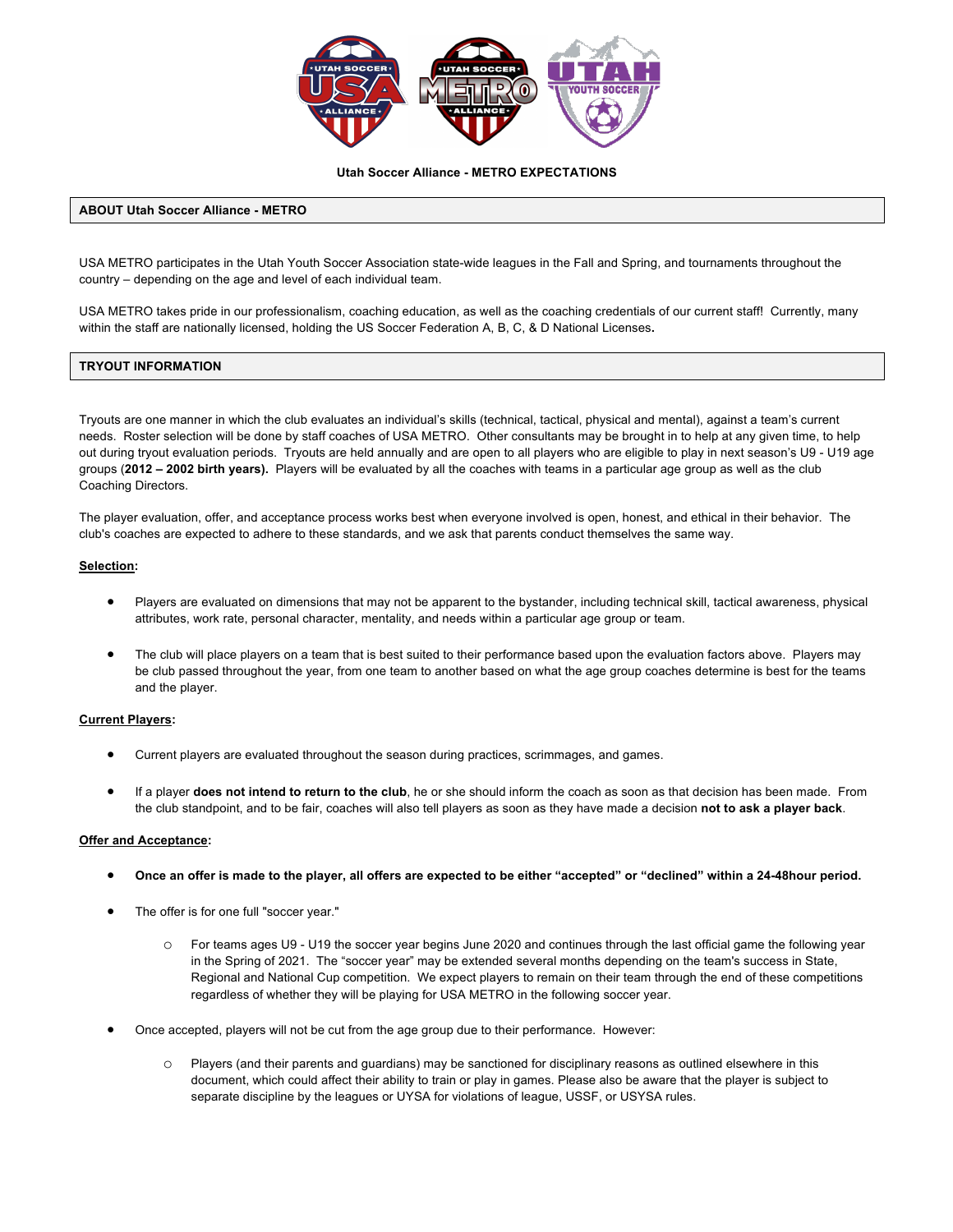

# **CLUB and TEAM COMMITMENT**

While the club expects each player to develop individually, a team's strength comes from combining the individual team resources under the right leadership. Developing this strength requires that coaches, players and parents work closely together through the whole year. USA METRO's strength comes from each team being strong and committed to the club. This commitment means adhering to the club's policies and procedures regarding activities and finances. USA METRO may have several important club fundraisers throughout the year, and all players and parents are expected to participate in these activities.

**It is the Club's expectation that each player and parent honor their time and financial commitments to their team, their coach, and to the club.**

# **Player Commitment:**

- Make soccer your #1 priority when possible outside of family and school during the league season. If this is not possible or it is apparent to your coach that this is not the case, it may affect playing time.
- Make yourself a better player
	- o Focus on soccer during training and games
	- o Do not miss training. You can't miss practice, or practice poorly, and expect to improve
	- o Listen to your coach's instructions and use it to make yourself a better player.
	- o Get the proper rest before games, and always eat well to fuel your body!
	- o Make a concerted effort to know the rules of the game!
	- o Observe and watch as much soccer as possible **be a Student of the Game!**
- Respect your coach's and your teammates' time
	- o When you are given a time for training or warm-ups, that is when you are expected to be on the field, dressed and equipped, and ready to go.
	- o Contact your coach at the earliest possible time if you will be late / absent from training, game, or other team activity.
- Be prepared
	- o Training: players are expected to train in club training shirts and bring a ball and water to every training session
	- o Games: you should have all necessary game items in your bag, which will stay in the technical area during games. This includes uniforms (both colors), water, and your soccer ball.

# **TIME AND FINANCIAL COMMITMENT OF PLAYING AT USA METRO**

Each team will have a different schedule following general club guidelines agreed between the coaching staff and Director(s). Older and upper level teams may have a more intensive practice and tournament schedule than other teams. The "season" will generally begin shortly after tryouts and continue until tryouts for the following season. Most teams typically practice twice per week beginning in June and extend through the end of May of the following year. In preparation for certain games and tournaments, coaches may **add** additional practice sessions in order to prepare properly. There will be breaks built into certain periods during the year, including the summer and winter holiday times – as well as the High School soccer periods. For the younger teams (U15 and lower), the summer months - particularly July & August, are very important practice and tournament periods in preparation for the beginning of the league season in late August. Each player is expected to attend every practice/training session as directed by the coaching staff. USA METRO expects all players to participate in club sponsored training throughout the year, including technical skills sessions, goalkeeping specific training, and other field player training sessions.

**Travel is an important part of competitive youth soccer.** Depending on the individual team's bracket, away league games may require travel throughout Salt Lake City and surrounding areas. Many tournaments (including State/Regional/National) require travel beyond the local area, including out of state (depending on the team level).